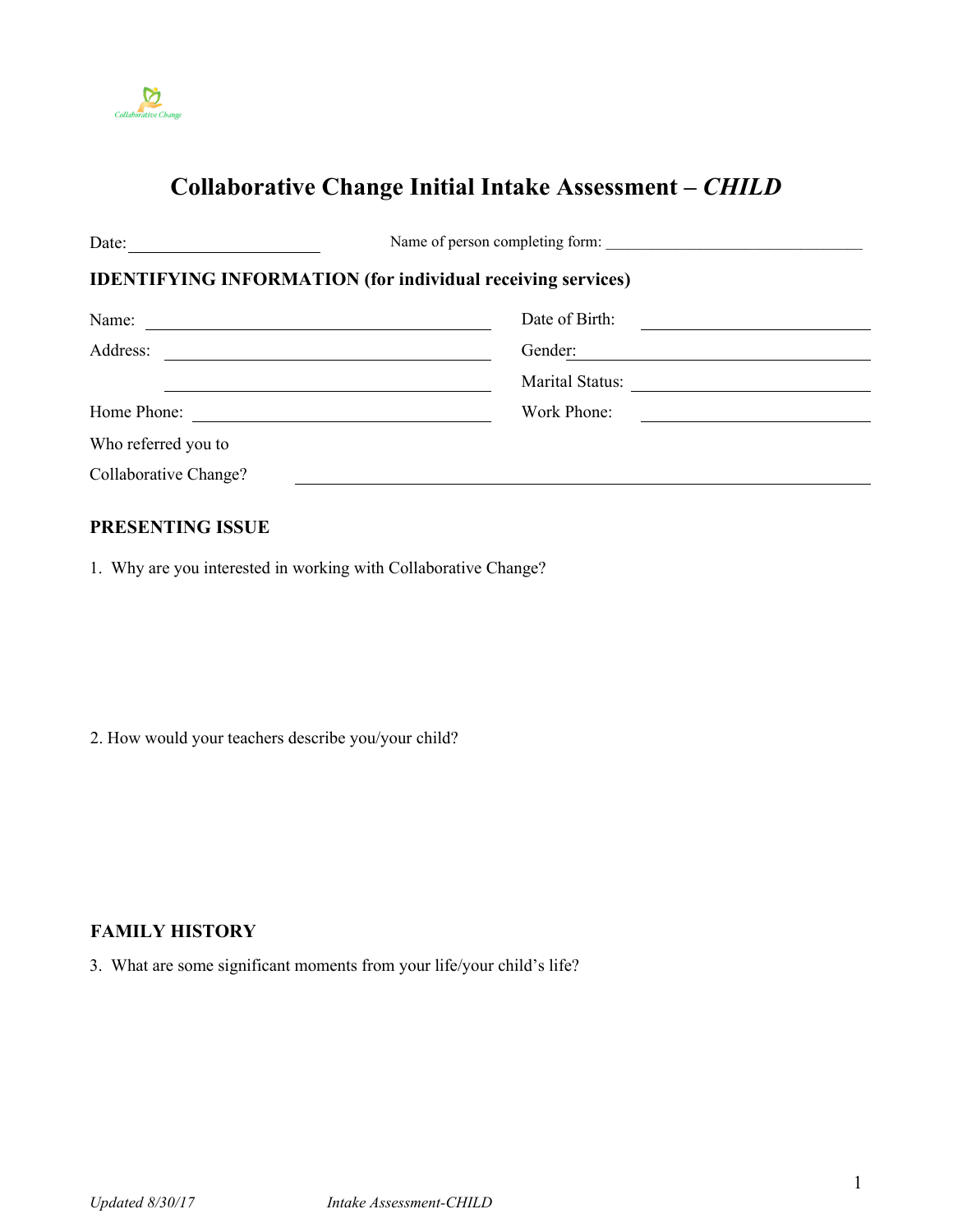

4. How would your family describe you/your child? How would you describe your family?

5. What is your relationship with your family/child like? Who do you get along with the best? Who do you get along with the worst?

# **PAST THERAPY EXPERIENCE**

6. Have you/your child had any experience with social services in the past? How was that experience?

# **SUPPORT SYSTEM**

7. Who are the closest people to you/your child? Do you trust them? Why/Why not?